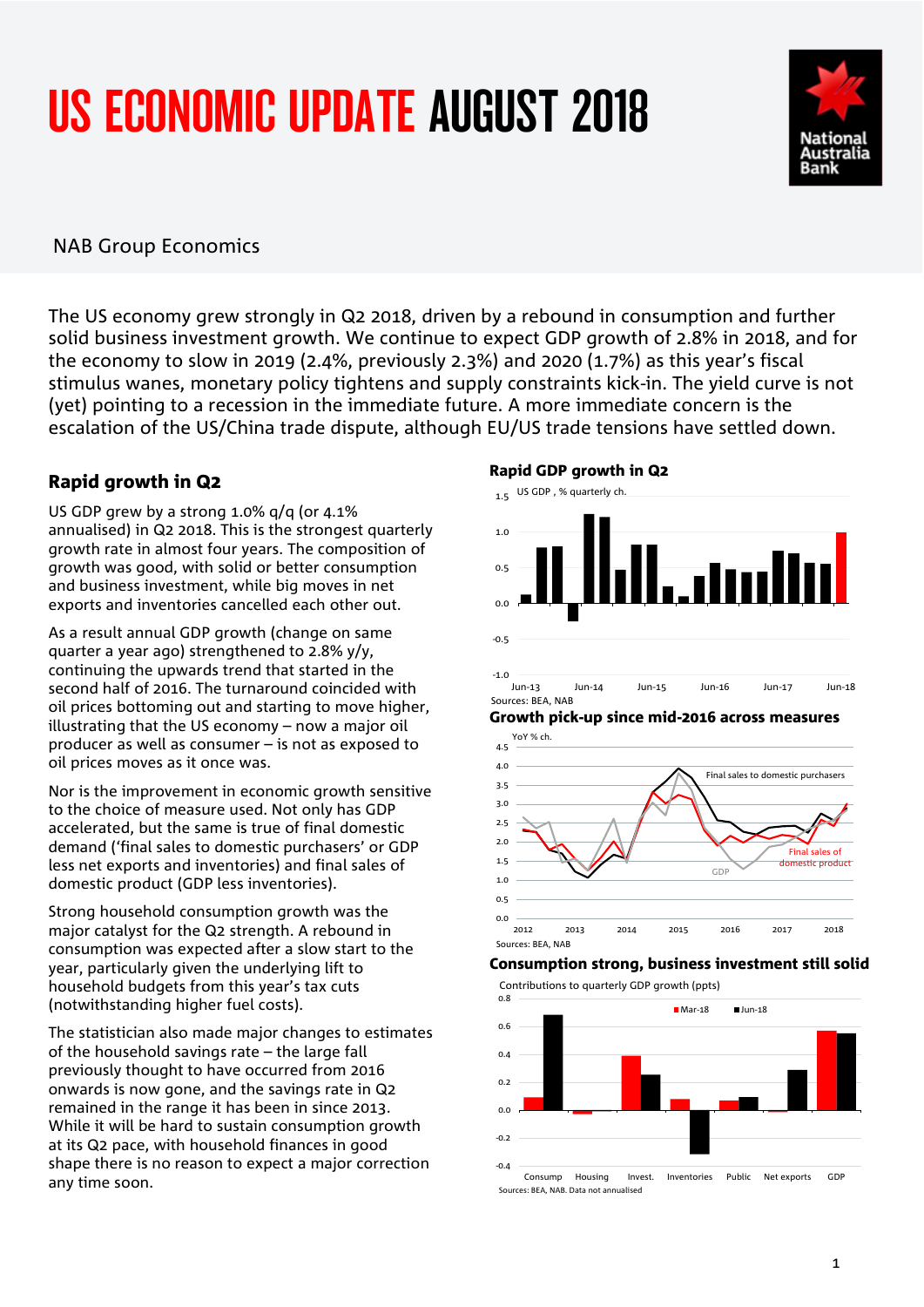While below its Q1 pace, business investment growth of 1.8% q/q was still solid. It was helped along by an oil related 18% q/q surge in mining structures investment, although even excluding this, business investment still grew at a reasonable 1.1% q/q.

One area of weakness was residential investment, which declined for the second consecutive quarter. This perhaps reflects an on-going impact from the increase in mortgage rates last year and into early 2018. Supply shortages are also reportedly a factor.

The large contribution to GDP growth from net exports reflected stronger export growth – at 2.2%  $q/q$ , the strongest growth in over four years – and anaemic import growth (0.1%). Foods, feeds & beverages grew by 20.5% - likely large due to a surge in soybean exports, possibly reflecting a desire to get ahead of China's tariffs on US soybean imports that started in early July. There was a similar surge in soybean exports a couple of years ago, and like then, we expect it to be unwound over coming months. That said, non-food export growth strengthened in Q2. With domestic demand strong, the weakness in Q2 imports is likely to be short-lived , which is also the message from the ISM business surveys import orders readings.

The large fall in inventory accumulation was probably related to the net export outcome. Farm inventories declined and a combination of strong sales of goods, with little import growth, would also be expected to put downward pressure on inventories.

Given that the Q2 outcome was slightly higher than we expected and the composition of growth was better, we have modestly increased our expectations for the second half of 2018. Because of offsetting historical revisions, our 2018 forecast for GDP growth remains at 2.8%, but our forecast for 2019 has edged up to 2.4% (previously 2.3%). As the effects of this year's fiscal stimulus fade further and supply constraints kick-in, we expect growth to slow even further in 2020 (1.7%). Our forecasts still assume that current trade disputes do not spiral out of control.

Another factor likely to move from a tailwind to headwind for growth is monetary policy. The Fed, in its meeting this month, re-affirmed that it expects to continue to gradually tighten monetary policy. This is not surprising in an environment where inflation is around the Fed's 2% target (2.2% yoy in June on the headline PCE price measure or 1.9% on a 'core' basis), and the unemployment rate is below what the Fed considers its longer-term level (and trending even lower). We expect two further rate hikes this year, and three in 2019, which would resulting in a fed funds rate modestly above our estimate of its neutral level.

# Concern over message from yield curve

One issue that has been getting attention is the flattening in the yield curve.

#### Soybean led boost to exports

Food, feed & beverage exports (\$ billion)



#### Yield curve & recession risk…but which yield curve?



Yields based on Govt. rates. Greay areas indicate recession periods. Sources: Datastream, NAB, NRFR

Only a modest tightening cycle so far



The focus has been on the difference between 10 and two year government bonds, with the gap between the two having narrowed substantially. However, the spread has not yet turned negative – the point at which historically it has been a good signal that a recession is looming.

Nevertheless, the flattening of the 10/2yr yield curve has raised concerns about whether the risk of a recession is elevated. In part, the concern seems to be based on the simplistic assumption that the yield curve will turn negative this year if the Fed continues to raise rates once a quarter. To a large extent two more Fed hikes this year are already priced-in and, in any event, further hikes could shift both the 2 year and 10 year rate.

Moreover, the choice of the 10yr/2yr yield curve is arbitrary. The 10yr/3mth yield curve has also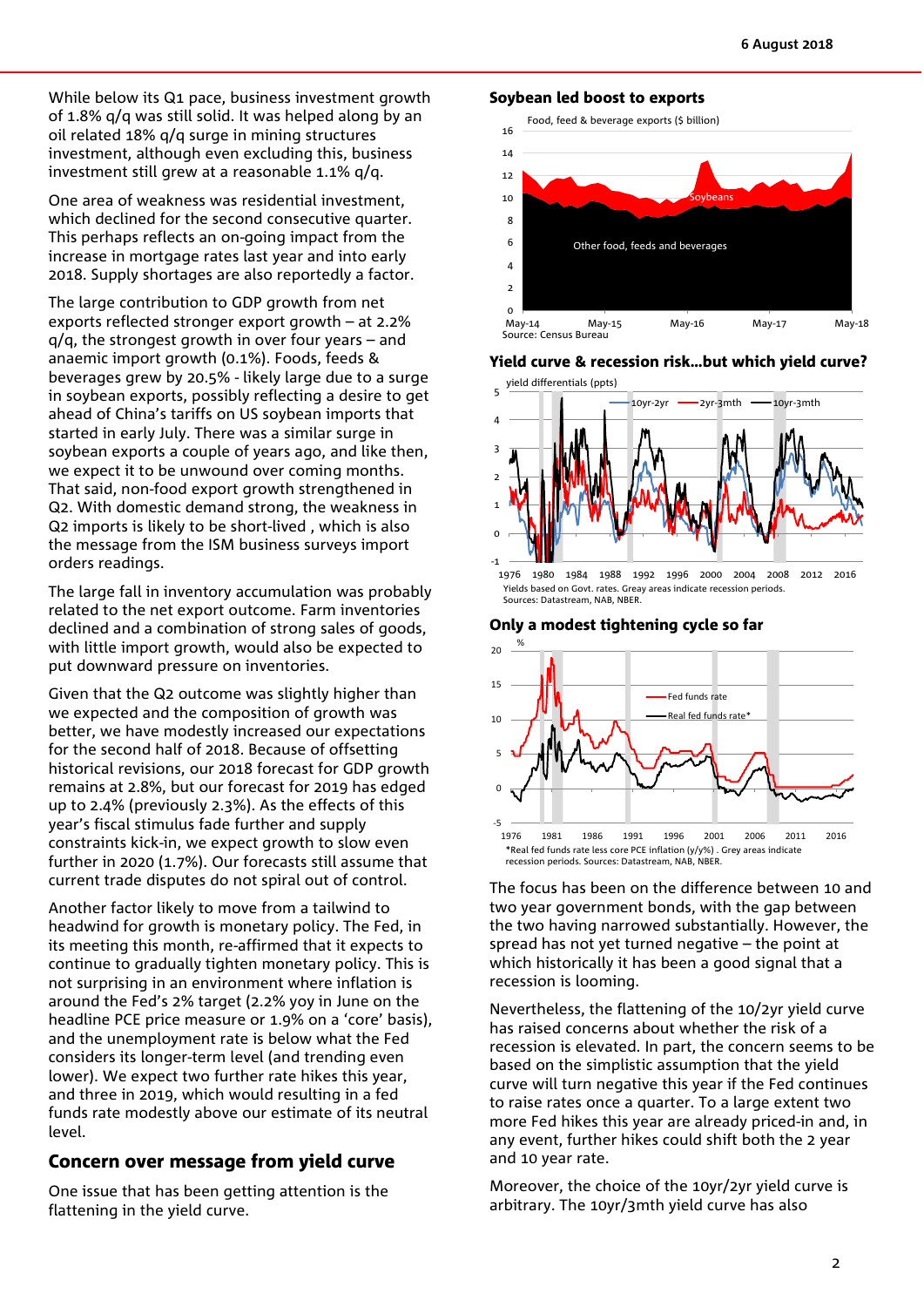flattened but by less than the 10yr/2yr curve. In complete contrast, the 2yr/3mth curve has basically been moving sideways. Historically all these different yield curves have moved lower or inverted prior to a recession.

Some research – including by the US Fed $1 1 -$  suggests that the short end of the yield curve provides more information about recession risk. Another issue is whether the still large bond holdings of the Fed (due to past QE programmes) and other central banks is distorting the yield curve and therefore distorting any signal from changes in the yield curve. Nevertheless, some Fed members are concerned, and so this is one issue which we will continue to monitor.

#### Trade risks…some good & bad news

While an inverted yield curve may provide a signal about the risk of a recession, a possible trigger for an economic downturn is a major trade war. Here the latest news has been mixed.

On the positive side, the risk of US tariff measures aimed at auto – particularly European – imports has fallen. This follows talks between the US and the EU which led to an agreement for the two parties to start negotiations towards zero tariffs, zero non-tariff barriers, and zero subsidies on non-automotive industrial goods; making it easier for the EU to purchase US LNG; reducing bureaucratic obstacles to trade and reforming the World Trade Organization and addressing unfair trade practices (intellectual property theft).

The discussions will also include the recent steel and aluminium tariffs imposed by the US and EU retaliatory tariffs, but for now these remain in place.

At the same time, negotiations on the North American Free Trade Agreement (NAFTA) appear to have made some progress of late. That said, optimism about a NAFTA renegotiation (as opposed to the US pulling out altogether, which would be very disruptive) has been waxing and waning for a while, so it is too early to be confident about how this process will end.

On the negative side, the US/China trade dispute has taken a turn for the worse. Following China's retaliation to US tariffs on \$34b of imports from China, the US started the process which could lead to it imposing a 10% tariff on a further \$200b worth of imports. Last week, the US decided to up the ante, and made the prospective tariff 25% rather than 10%. China has already indicated that if this threat was carried through, it would impose tariffs on a further \$60b of US imports.

While none of these measures may yet be imposed, it is unclear what the circuit breaker will be at this stage that stops them being introduced. Moreover, previously the US President has indicated that if the tariffs on \$200b Chinese imports went ahead, and China retaliated, the US would impose tariffs on another \$200b of imports which would mean that the vast majority of Chinese exports to the US would be affected by new tariffs.

# CONTACT THE AUTHOR

Tony Kelly Senior Economist – International [Antony.kelly@nab.com.au](mailto:Antony.kelly@nab.com.au)

<span id="page-2-0"></span><sup>&</sup>lt;sup>1</sup> See Engstrom E., Sharpe S., (Don't Fear) The Yield Curve, Fed Notes, June 28, 2018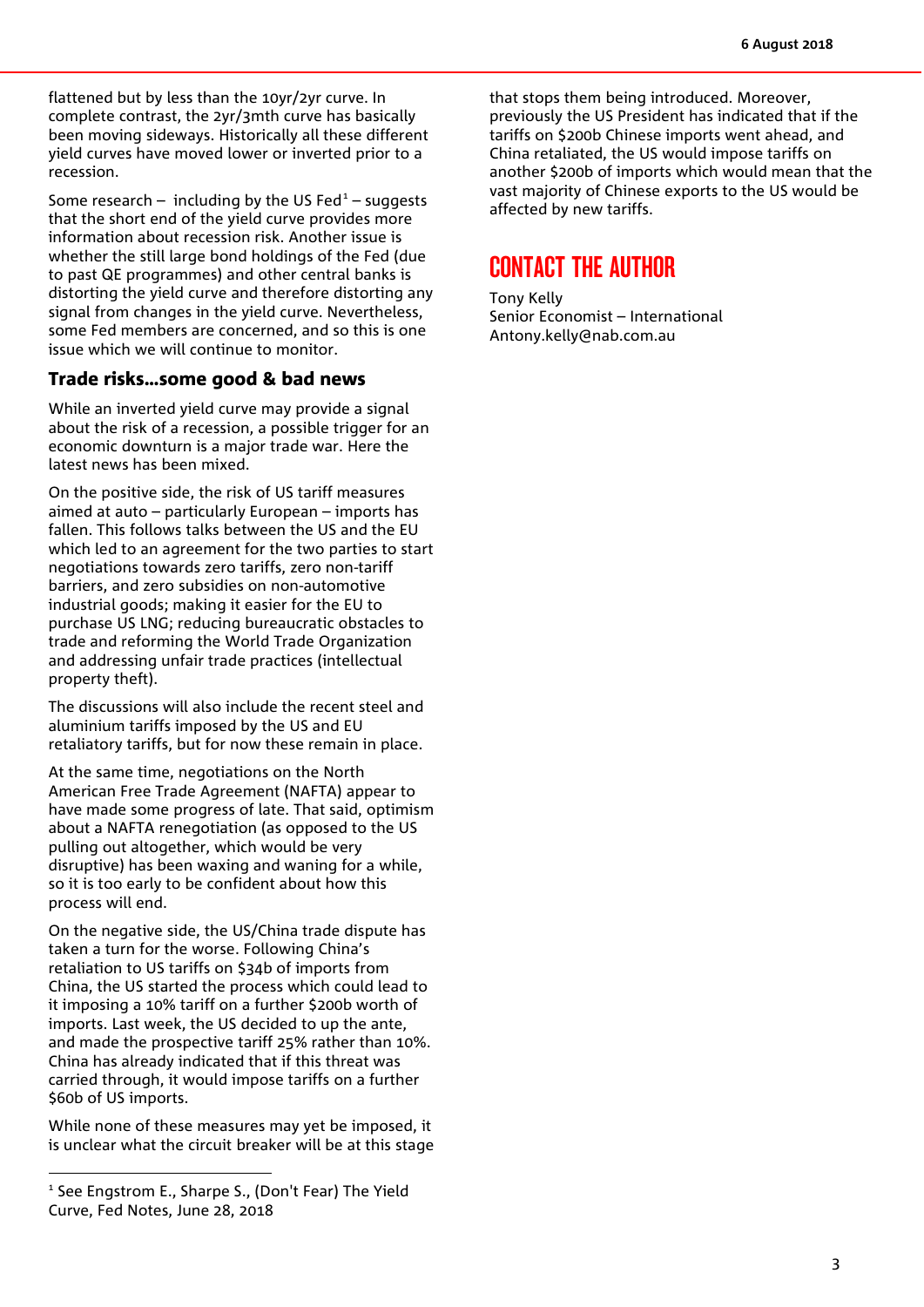# U.S. ECONOMIC & FINANCIAL FORECASTS

|                                         | Year Average Chng % |        |        |                          |      | <b>Quarterly Chng %</b> |        |      |        |        |      |      |      |      |      |
|-----------------------------------------|---------------------|--------|--------|--------------------------|------|-------------------------|--------|------|--------|--------|------|------|------|------|------|
|                                         |                     |        |        |                          |      | 2018<br>2017            |        |      |        | 2019   |      |      |      |      |      |
|                                         |                     |        |        | 2016 2017 2018 2019 2020 |      | Q3                      | Q4     | Q1   | Q2     | Q3     | Q4   | Q1   | Q2   | Q3   | Q4   |
| <b>US GDP and Components</b>            |                     |        |        |                          |      |                         |        |      |        |        |      |      |      |      |      |
| Household consumption                   | 2.7                 | 2.5    | 2.6    | 2.2                      | 1.7  | 0.6                     | 1.0    | 0.1  | 1.0    | 0.7    | 0.6  | 0.5  | 0.5  | 0.4  | 0.4  |
| Private fixed investment                | 1.7                 | 4.8    | 5.5    | 3.4                      | 2.1  | 0.6                     | 1.5    | 1.9  | 1.3    | 0.9    | 0.9  | 0.9  | 0.7  | 0.6  | 0.5  |
| Government spending                     | 1.4                 | $-0.1$ | 1.6    | 2.6                      | 1.7  | $-0.3$                  | 0.6    | 0.4  | 0.5    | 0.6    | 0.8  | 0.8  | 0.6  | 0.5  | 0.4  |
| Inventories*                            | $-0.6$              | 0.0    | $-0.1$ | 0.1                      | 0.0  | 0.3                     | $-0.3$ | 0.1  | $-0.3$ | 0.3    | 0.0  | 0.0  | 0.0  | 0.0  | 0.0  |
| Net exports*                            | $-0.4$              | $-0.4$ | $-0.2$ | $-0.2$                   | 0.0  | 0.0                     | $-0.3$ | 0.0  | 0.3    | $-0.3$ | 0.0  | 0.0  | 0.0  | 0.0  | 0.0  |
| <b>Real GDP</b>                         | 1.6                 | 2.2    | 2.8    | 2.4                      | 1.7  | 0.7                     | 0.6    | 0.5  | 1.0    | 0.7    | 0.6  | 0.6  | 0.5  | 0.5  | 0.4  |
| Note: GDP (annualised rate)             |                     |        |        |                          |      | 2.8                     | 2.3    | 2.2  | 4.1    | 2.9    | 2.6  | 2.4  | 1.9  | 1.8  | 1.7  |
| US Other Key Indicators (end of period) |                     |        |        |                          |      |                         |        |      |        |        |      |      |      |      |      |
| PCE deflator-headline                   |                     |        |        |                          |      |                         |        |      |        |        |      |      |      |      |      |
| Headline                                | 1.6                 | 1.8    | 2.0    | 1.9                      | 2.2  | 0.4                     | 0.7    | 0.6  | 0.5    | 0.5    | 0.4  | 0.4  | 0.5  | 0.5  | 0.5  |
| Core                                    | 1.8                 | 1.6    | 2.0    | 2.1                      | 2.2  | 0.4                     | 0.5    | 0.5  | 0.5    | 0.5    | 0.5  | 0.5  | 0.5  | 0.5  | 0.5  |
| Unemployment rate - qtly average (%)    | 4.7                 | 4.1    | 3.6    | 3.4                      | 3.5  | 4.3                     | 4.1    | 4.1  | 3.9    | 3.7    | 3.6  | 3.4  | 3.4  | 3.4  | 3.4  |
| US Key Interest Rates (end of period)   |                     |        |        |                          |      |                         |        |      |        |        |      |      |      |      |      |
| Fed funds rate (top of target range)    | 0.75                | 1.50   | 2.50   | 3.25                     | 3.25 | 1.25                    | 1.50   | 1.75 | 2.00   | 2.25   | 2.50 | 2.75 | 3.00 | 3.25 | 3.25 |
| 10-year bond rate                       | 2.45                | 2.41   | 3.25   | 3.50                     | 3.50 | 2.3                     | 2.4    | 2.7  | 2.9    | 3.1    | 3.3  | 3.3  | 3.5  | 3.5  | 3.5  |
| <b>Source: NAB Group Economics</b>      |                     |        |        |                          |      |                         |        |      |        |        |      |      |      |      |      |

\*Contribution to real GDP growth